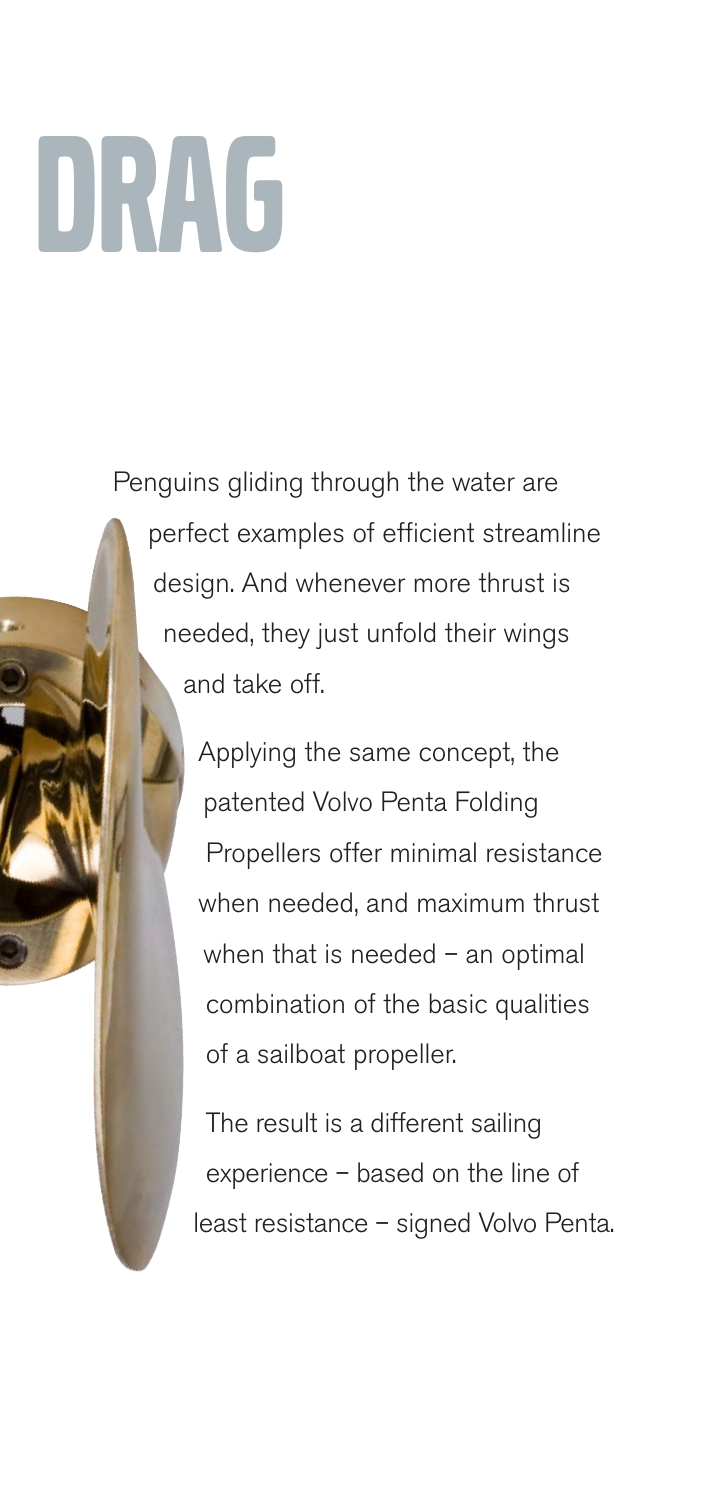### FOR SAILORS ONLY

Volvo Penta is not only a leading supplier of engines to sailboat builders all over the world. With our comprehensive range of propellers and other accessories we help you make your sailing more comfortable, enjoyable and trouble-free.

For more information about high-quality sailboat accessories, contact your nearest Volvo Penta dealer or visit us at www.volvopenta.com



www.volvopenta.com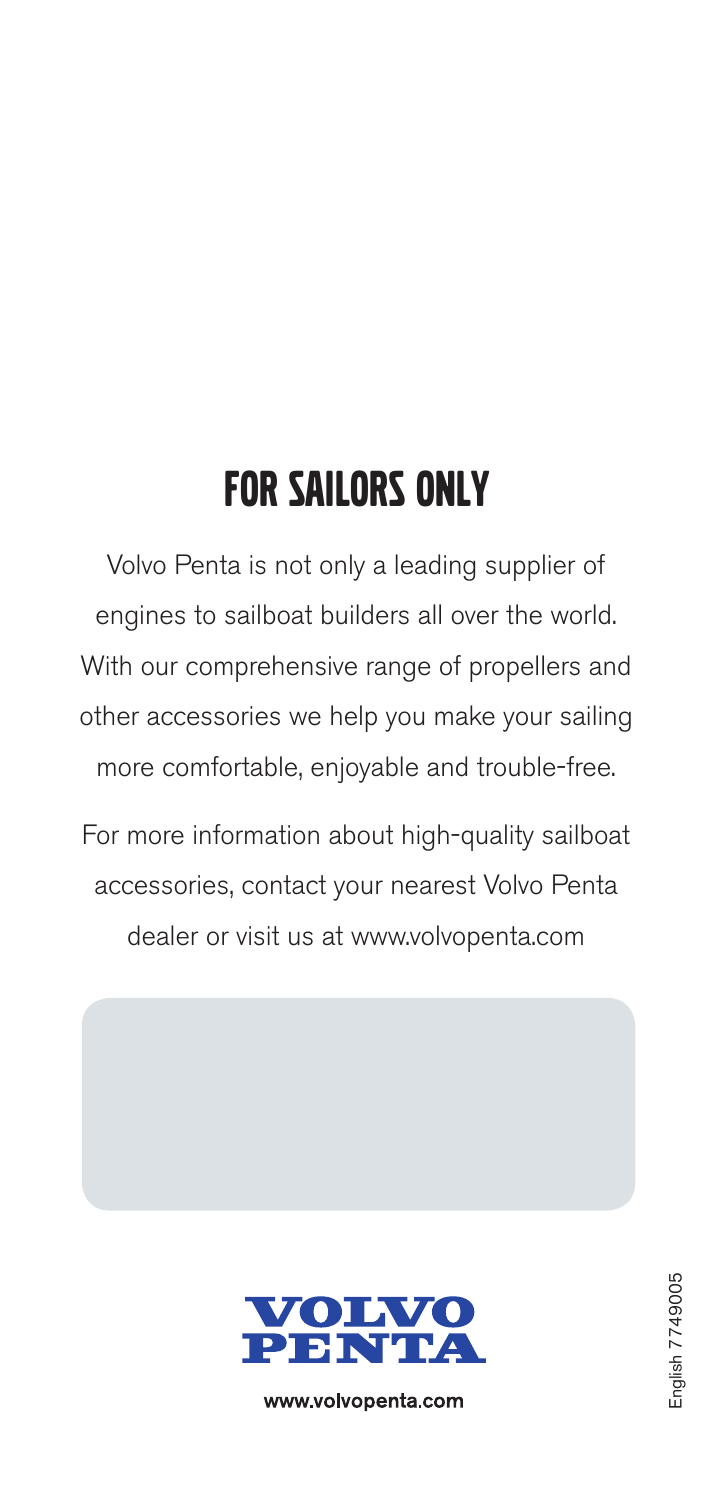## STREAMLINE YOUR SAILING



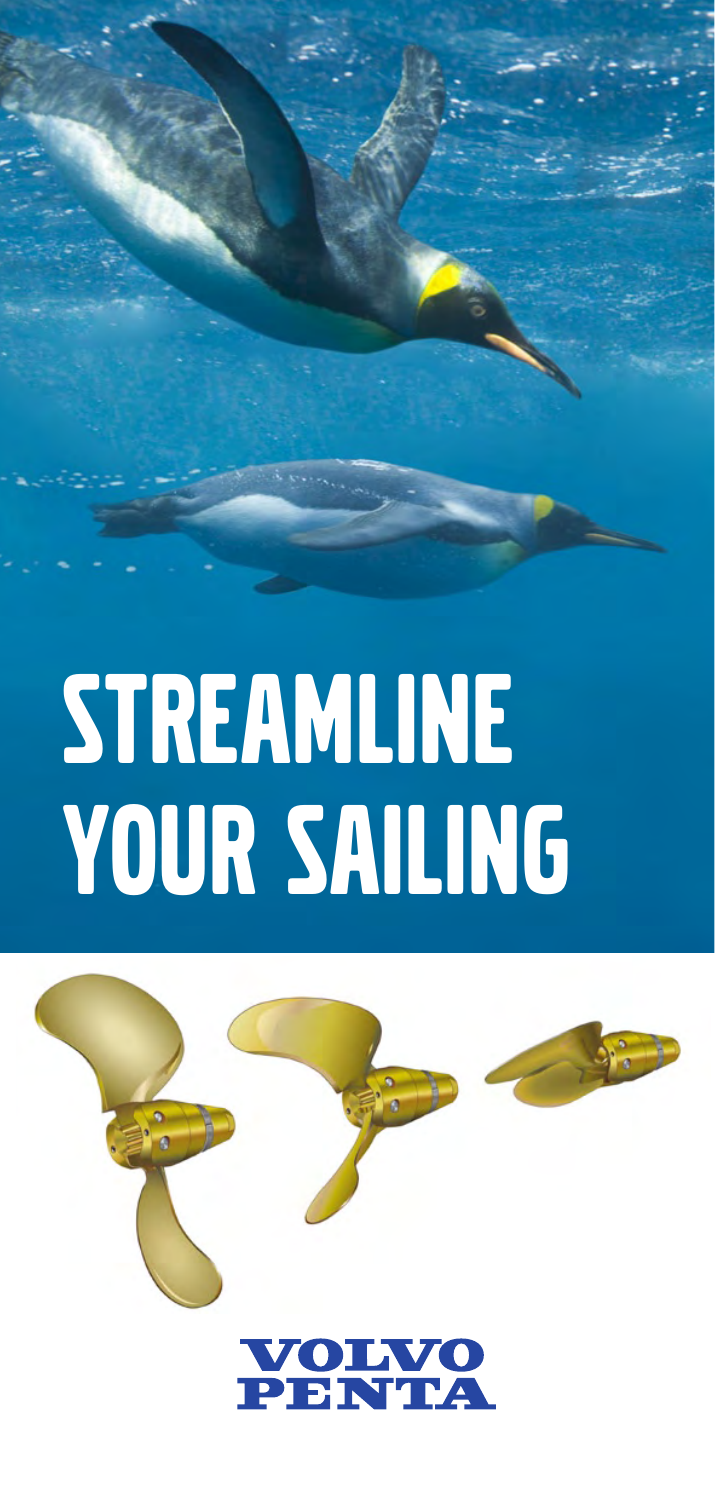# MINIMUM

Sailboats are designed for cruising with minimum resistance.

But with the necessary backup engine you can not avoid the negative impact of the propeller during sailing. In your perfectly streamlined sailboat, a fixed propeller will always reduce the speed. It will also affect the manoeuvrability – and sometimes cause disturbing noise and vibrations.

Solving these problems within the fixed propeller principle is hard. A more efficient solution for reducing the propeller impact lies in a different – and more natural – concept.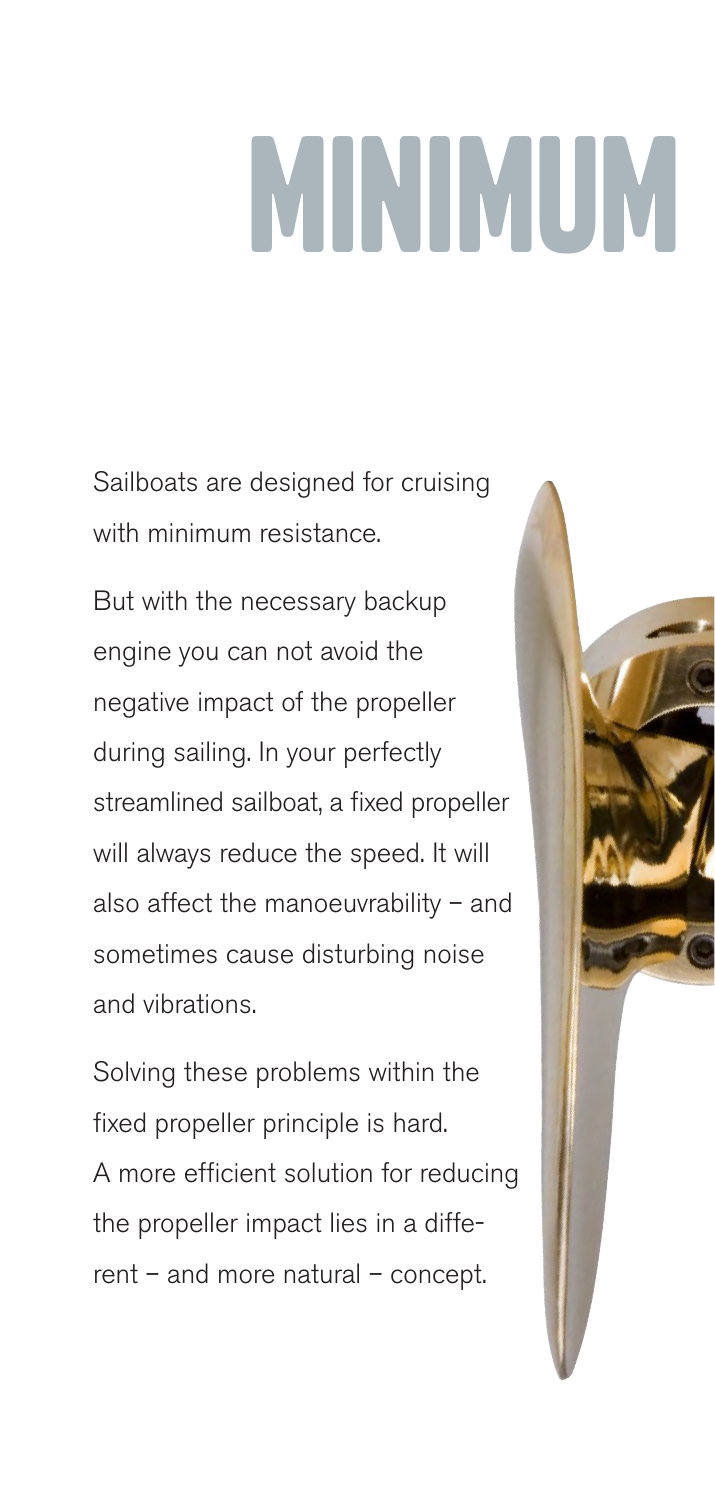

This graph shows how rapidly the propeller drag increases with higher speed. At 8 knots for example, a 3-blade fixed propeller produces more than six times the drag of a 3-blade folding propeller.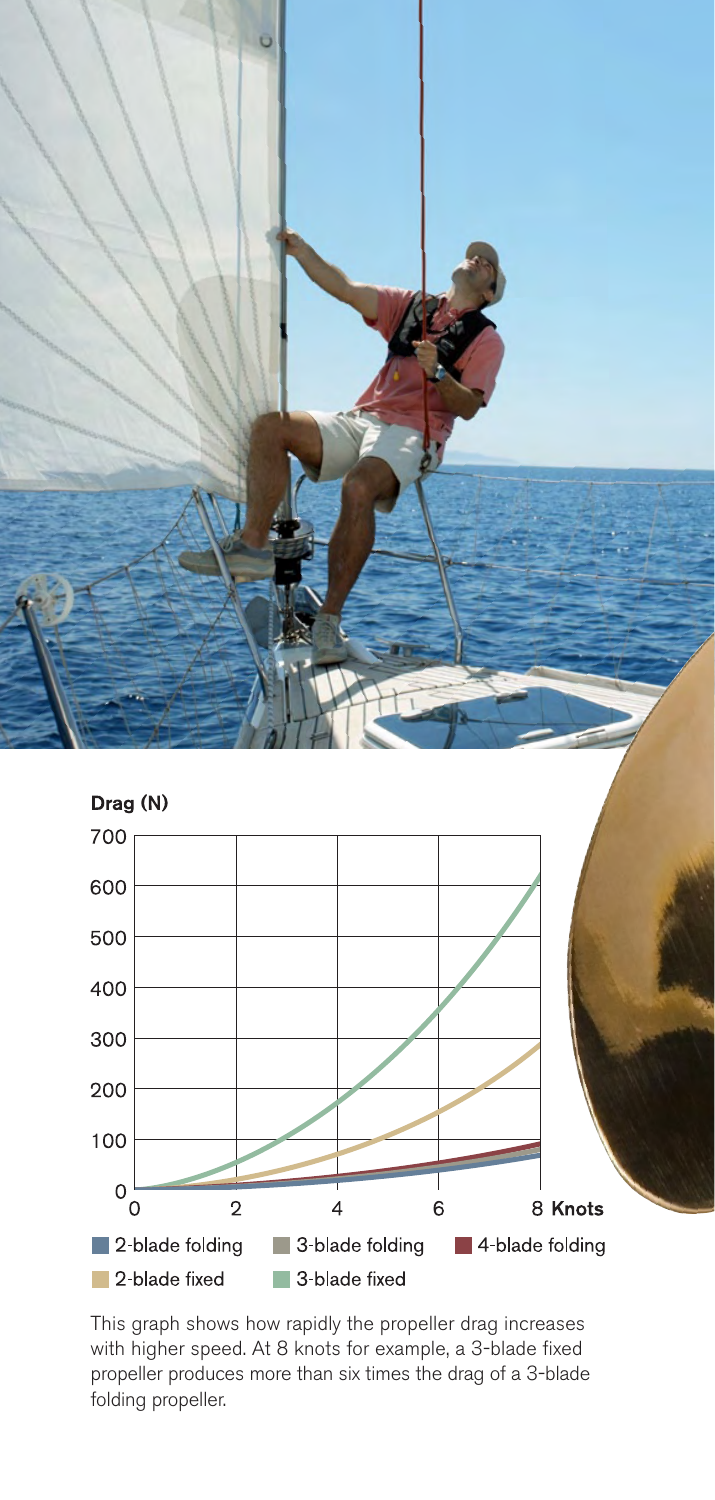# MAXIMUM

The fact that a Volvo Penta Folding Propeller can offer up to 1.5 knots higher speed under sail compared with a fixed propeller will add greatly to your sailing pleasure. But the Volvo Penta Folding Propellers will also meet your expectations when cruising under engine power. The high thrust offered make these propellers stand out in the competition and provide a favourable alternative for all sailors. Thanks to the blade's

efficient performance also in reverse, you achieve excellent manoeuvrability in confined areas.

#### WHAT PROPELLER SIZE FITS YOUR ENGINE?

Our wide range of blade and hub kits for S-drives and shaft installations allows for a perfect match between engine and propeller.

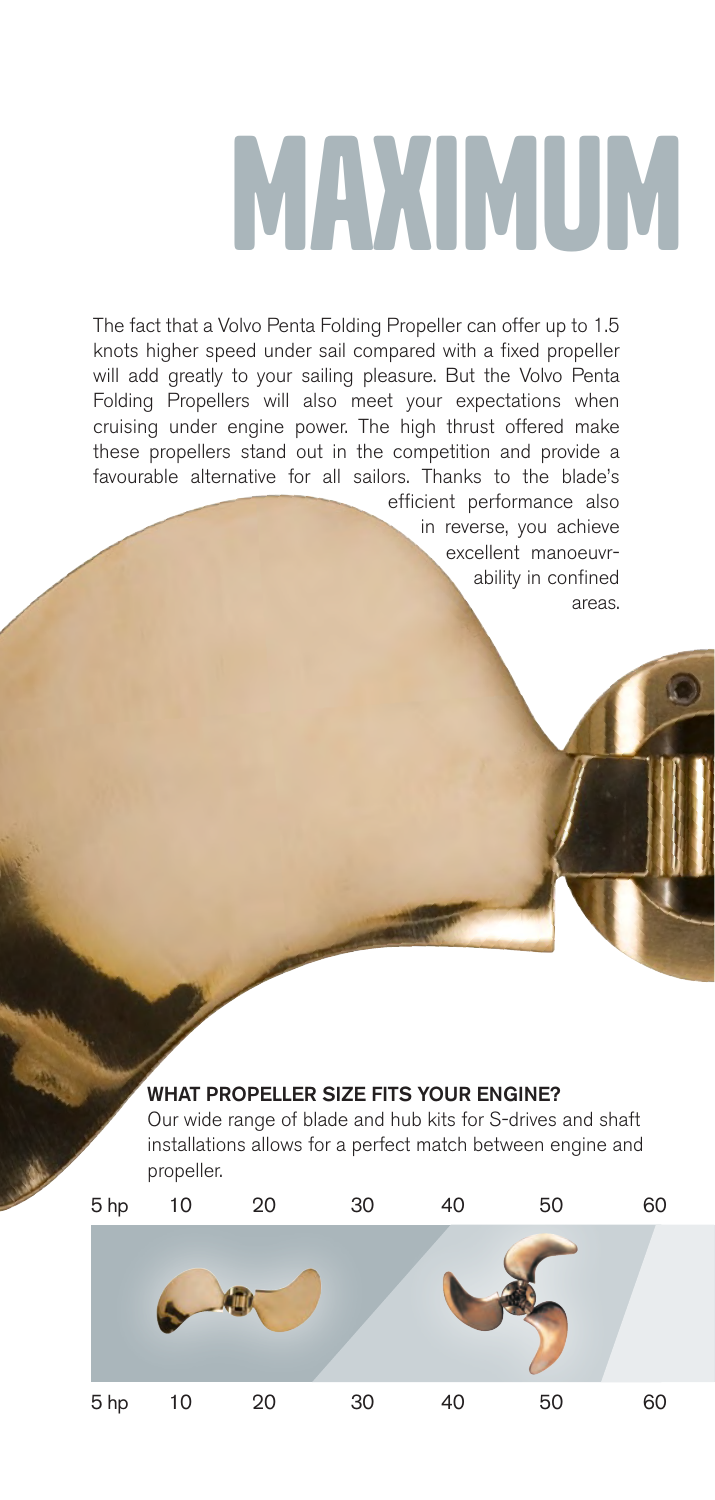## THRUST

The unique, high skew shape of the propeller blades ensures effective, low-noise operation with minimal vibrations and no cavitation. All Volvo Penta Folding Propellers are made of a specially developed, highly corrosion resistant nickel-aluminiumbronze alloy. And since blades and hub are sold separately, you can easily put together a perfect match to meet the specific needs of your sailboat.

Contact your nearest Volvo Penta dealer for advice and more information about the safe and reliable Volvo Penta Folding Propellers.